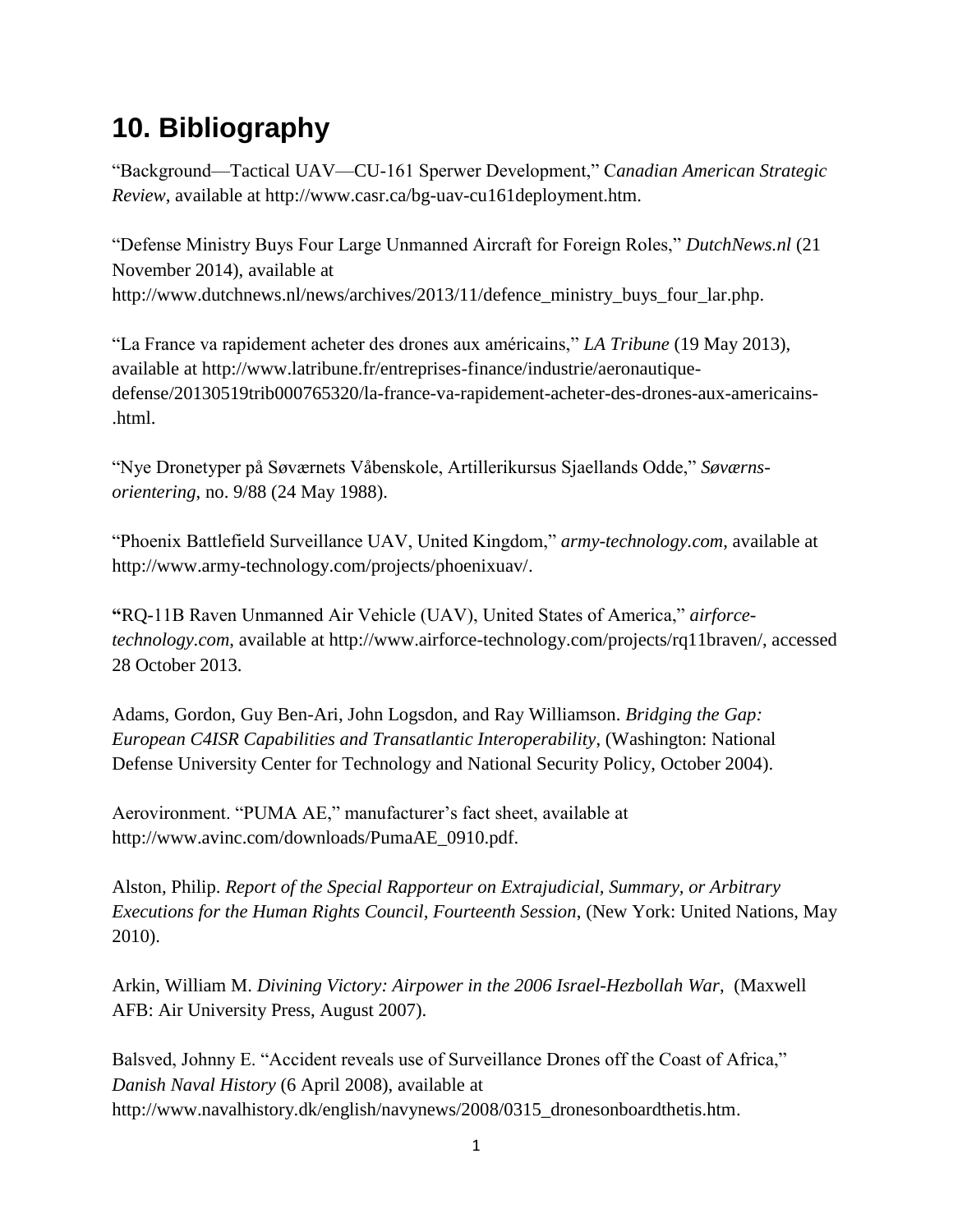Baltrusaitis, Daniel F. and Mark E. Duckenfield, "Operation Unified Protector: Triumph or Warning Sign?" *Baltic Security and Defence* Review 14, 2 (2012).

Bender, Adam. "Drones to deliver parcels in Australia starting in March," *Techworld* (15 October 2013) available at [http://www.techworld.com.au/article/528994/drones\\_deliver\\_parcels\\_australia\\_starting\\_march/.](http://www.techworld.com.au/article/528994/drones_deliver_parcels_australia_starting_march/)

Biddle, Stephen "Afghanistan and the Future of Warfare," *Foreign Affairs* 82, 2 (March/April 2003).

Bjerre-Nielsen, John Vincent. Personal communication (1 October 2013).

Booth, William. "More Predator Drones Fly US–Mexico Border," *Washington Post* (21 December 2011), available at [http://articles.washingtonpost.com/2011-12-](http://articles.washingtonpost.com/2011-12-21/world/35285176_1_drone-caucus-predator-drone-domestic-drones) [21/world/35285176\\_1\\_drone-caucus-predator-drone-domestic-drones.](http://articles.washingtonpost.com/2011-12-21/world/35285176_1_drone-caucus-predator-drone-domestic-drones)

Breitenbauch, Henrik Ø., Gary Schaub, Jr., Flemming Pradhan-Blach, and Kristian Søby Kristensen, *Get it Together: Smart Defence Solutions to NATO's Compound Challenge of Multinational Procurement*, (Copenhagen: Centre for Military Studies, University of Copenhagen, February 2013).

Brennan, John O. "The Ethics and Efficacy of the President's Counterterrorism Strategy: Speech to the Woodrow Wilson International Center for Scholars," (30 April 2012), available at [http://www.wilsoncenter.org/event/the-efficacy-and-ethics-us-counterterrorism-strategy.](http://www.wilsoncenter.org/event/the-efficacy-and-ethics-us-counterterrorism-strategy)

Brooke-Holland, Louisa. *Unmanned Aerial Vehicles (Drones): An Introduction. Standard Note SN06493*, (London: House of Commons Library, 25 April 2013).

Cohen, Eliot A. "The Mystique of U.S. Air Power," *Foreign Affairs* 73, 1 (January-February 1994).

Craig Hoyle, "Where Are All the Watchkeepers?" *The DEW Line* (16 April 2013), available at [http://www.flightglobal.com/blogs/the-dewline/2013/04/where-are-all-the-watchkeepers/.](http://www.flightglobal.com/blogs/the-dewline/2013/04/where-are-all-the-watchkeepers/)

DeBusk, Wesley M. "Unmanned Aerial Vehicle Systems for Disaster Relief: Tornado Alley," (no date) available at

[http://ntrs.nasa.gov/archive/nasa/casi.ntrs.nasa.gov/20090036330\\_2009036511.pdf.](http://ntrs.nasa.gov/archive/nasa/casi.ntrs.nasa.gov/20090036330_2009036511.pdf)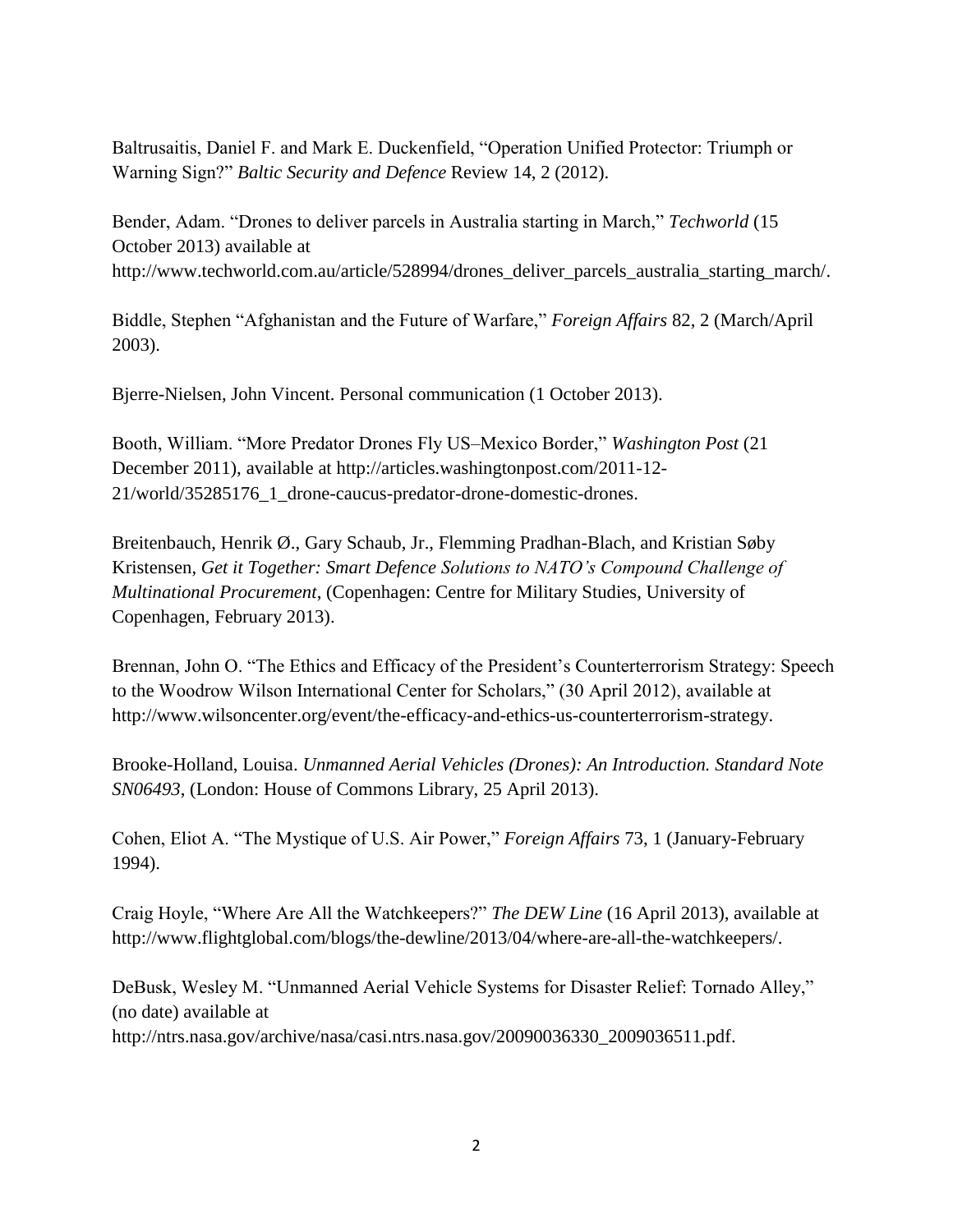Danish Forsvaret Materieltjeneste. "Forsvaret anskaffer en ny mini-drone," (13 June 2012), available at [http://forsvaret.dk/FMT/Nyt%20og%20Presse/Pages/nyminiUAS.aspx.](http://forsvaret.dk/fmt/nyt%2520og%2520presse/pages/nyminiuas.aspx)

Danish Forsvaret. "Lille drone er god hjælp ud for Somalia," *Forsvaret* (15 November 2013), available at [http://www2.forsvaret.dk/nyheder/overige\\_nyheder/Pages/Pumaesbernsnare.aspx.](http://www2.forsvaret.dk/nyheder/overige_nyheder/Pages/Pumaesbernsnare.aspx)

Danish Forsvarskommandoen, *Rapport vedrørende undersøgelse af UAV "Tårnfalken,"* (Copenhagen: Forsvarskommandoen, June 2005), page 9, available at [http://www.fmn.dk/SiteCollectionDocuments/FKO/T%C3%A5rnfalken/Endelig\\_unders%C3%B](http://www.fmn.dk/SiteCollectionDocuments/FKO/T%C3%A5rnfalken/Endelig_unders%C3%B8gelsesrapport_af_2_juni_2005.pdf) [8gelsesrapport\\_af\\_2\\_juni\\_2005.pdf.](http://www.fmn.dk/SiteCollectionDocuments/FKO/T%C3%A5rnfalken/Endelig_unders%C3%B8gelsesrapport_af_2_juni_2005.pdf)

Danish Ministry of Defence. *Resultatkontrakt 2013 mellem forsvarsministeriet og forsvarskommandoen*, (Copenhagen: Ministry of Defence, 2013), pages 5–8, available at [http://www2.forsvaret.dk/omos/Publikationer/Documents/Resultatkontrakt%202013.pdf,](http://www2.forsvaret.dk/omos/publikationer/documents/resultatkontrakt%25202013.pdf) accessed October 29, 2013.

Danish Parliament. *Aftale på forsvarsområdet 2013–2017*, (Copenhagen: Parliament, 30 November 2012), available at: [http://www.fmn.dk/videnom/Documents/Aftale\\_paa\\_forsvarsomraadet\\_2013-2017a.pdf,](http://www.fmn.dk/videnom/documents/aftale_paa_forsvarsomraadet_2013-2017a.pdf) accessed 23 January 2014.

Danish Parliament. *LOV nr 122 af 27/02/2001 (Forsvarsloven)*, (Copenhagen: Ministry of Defence, 28 February 2001), §3–8, available at [https://www.retsinformation.dk/Forms/R0710.aspx?id=6294,](https://www.retsinformation.dk/forms/r0710.aspx?id=6294) accessed 23 January 2014.

Danish Rigsrevisionen. *Beretning til statsrevisorerne om forsvarets anskaffelse og afvikling af Tårnfalken*, RB A302/06, (Copenhagen: Rigsrevisionen, May 2006).

Danish Søværnets Operative Kommando. "Om SOK og Søværnet," available at [http://forsvaret.dk/sok/om%20sok/pages/default.aspx.](http://forsvaret.dk/sok/om%20sok/pages/default.aspx)

Deptula, David A. "Firing For Effects," *Air Force Magazine* (April 2001).

Drew, Christopher. "Drones are Weapons of Choice in Fighting Qaeda," *The New York Times* (17 March 2009).

Ehrhard, Thomas P. *Air Force UAVs: The Secret History*, (Arlington, VA: The Mitchell Institute for Airpower Studies, July 2010).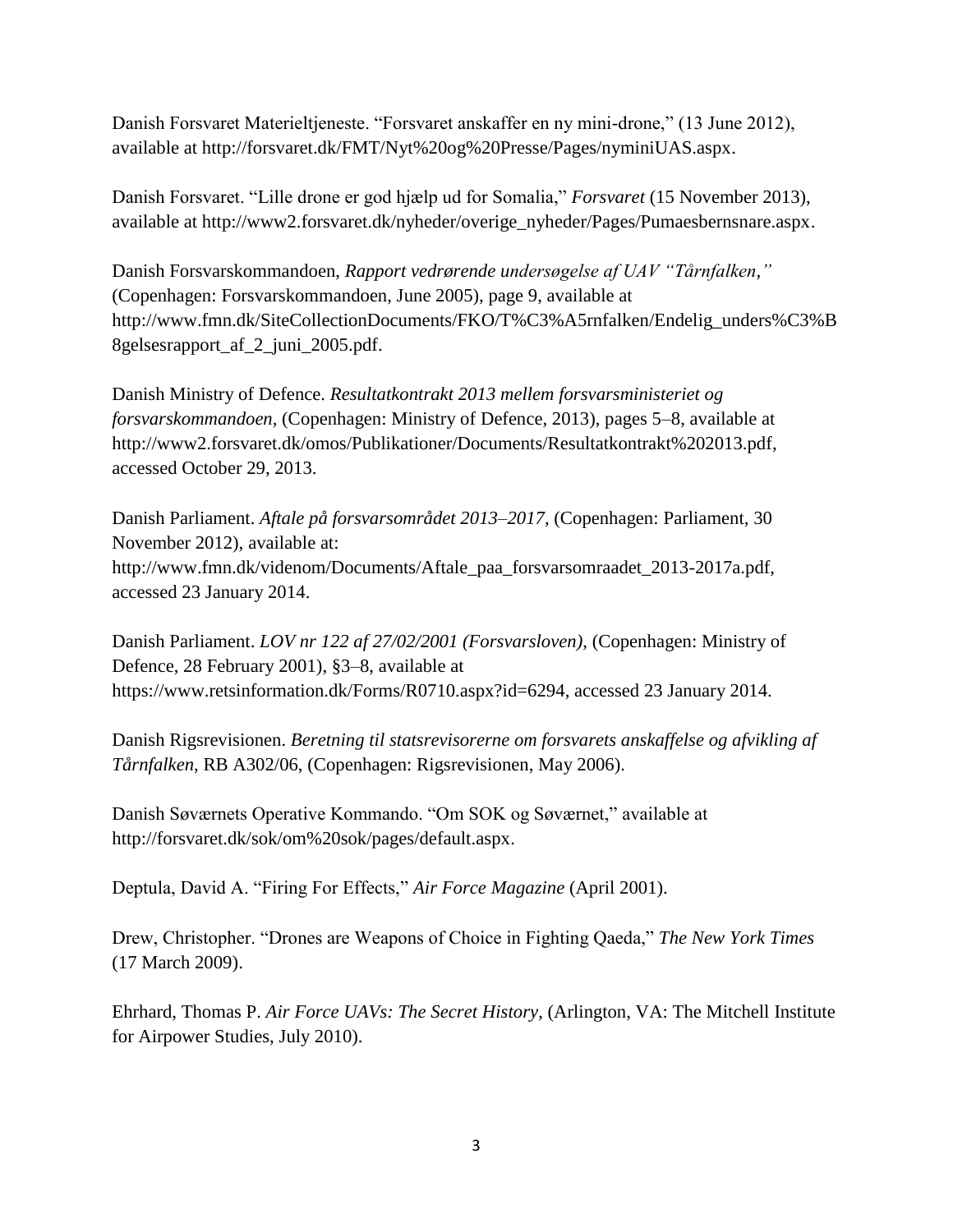European RPAS Steering Group. *Roadmap for the Integration of Civil Remotely-Piloted Aircraft Systems into the European Aviation System. Final Report from the European RPAS Steering Group*, (Brussels: European RPAS Steering Group, June 2013), available at [http://ec.europa.eu/enterprise/sectors/aerospace/files/rpas-roadmap\\_en.pdf.](http://ec.europa.eu/enterprise/sectors/aerospace/files/rpas-roadmap_en.pdf)

Fingal, Todd R. *Determining if the United States Military is Ready to Eliminate Its Pilots: Use of Combat Unmanned Aerial Vehicles*. Masters Thesis, (Fort Leavenworth: Command and General Staff College, 2001).

French Air Force. "French Air Force Details UAV Operations, Plans," *defense-aerospace.com* (1 September 2010), available at [http://www.defense-aerospace.com/article](http://www.defense-aerospace.com/article-view/feature/117835/french-uav-operations-in-afghanistan.html)[view/feature/117835/french-uav-operations-in-afghanistan.html.](http://www.defense-aerospace.com/article-view/feature/117835/french-uav-operations-in-afghanistan.html)

General Atomics. "Predator® UAS," available at [http://www.ga](http://www.ga-asi.com/products/aircraft/predator.php)[asi.com/products/aircraft/predator.php.](http://www.ga-asi.com/products/aircraft/predator.php)

Gertler, Jeremiah. *U.S. Unmanned Aerial Systems. CRS Report for Congress*, (Washington: Congressional Research Service, 3 January 2012).

Gotkowska, Justyna. "The End of the German Euro Hawk Programme—The Implications for Germany and NATO," (Warsaw: The Centre for Eastern Studies, 22 May 2013), available at [http://www.osw.waw.pl/en/publikacje/analyses/2013-05-22/end-german-euro-hawk-programme](http://www.osw.waw.pl/en/publikacje/analyses/2013-05-22/end-german-euro-hawk-programme-implications-germany-and-nato)[implications-germany-and-nato.](http://www.osw.waw.pl/en/publikacje/analyses/2013-05-22/end-german-euro-hawk-programme-implications-germany-and-nato)

Grossman, Lev. "Rise of the Drones," *TIME* (11 February 2013).

Hendawi, Hamza. "Israel: Hezbollah Drone Attacks Warship," *The Washington Post* (14 July 2006)

Henriksen, Anders and Jens Ringsmose. *Dronerne er her! Hvad er de strategiske, retlige og etiske konsekvenser? DIIS Report 2013:3*, (Copenhagen: Danish Institute for International Studies, 2013).

Hoagland, Bradley T. *Manning the Next Unmanned Air Force: Developing RPA Pilots of the Future*, (Washington: Brookings Institution, August 2013).

Hopkins, Nick. "UK Starts Controlling Drones in Afghanistan from British Soil," *The Guardian* (25 April 2013), available at http://www.theguardian.com/world/2013/apr/25/uk-controllingdrones-afghanistan-britain.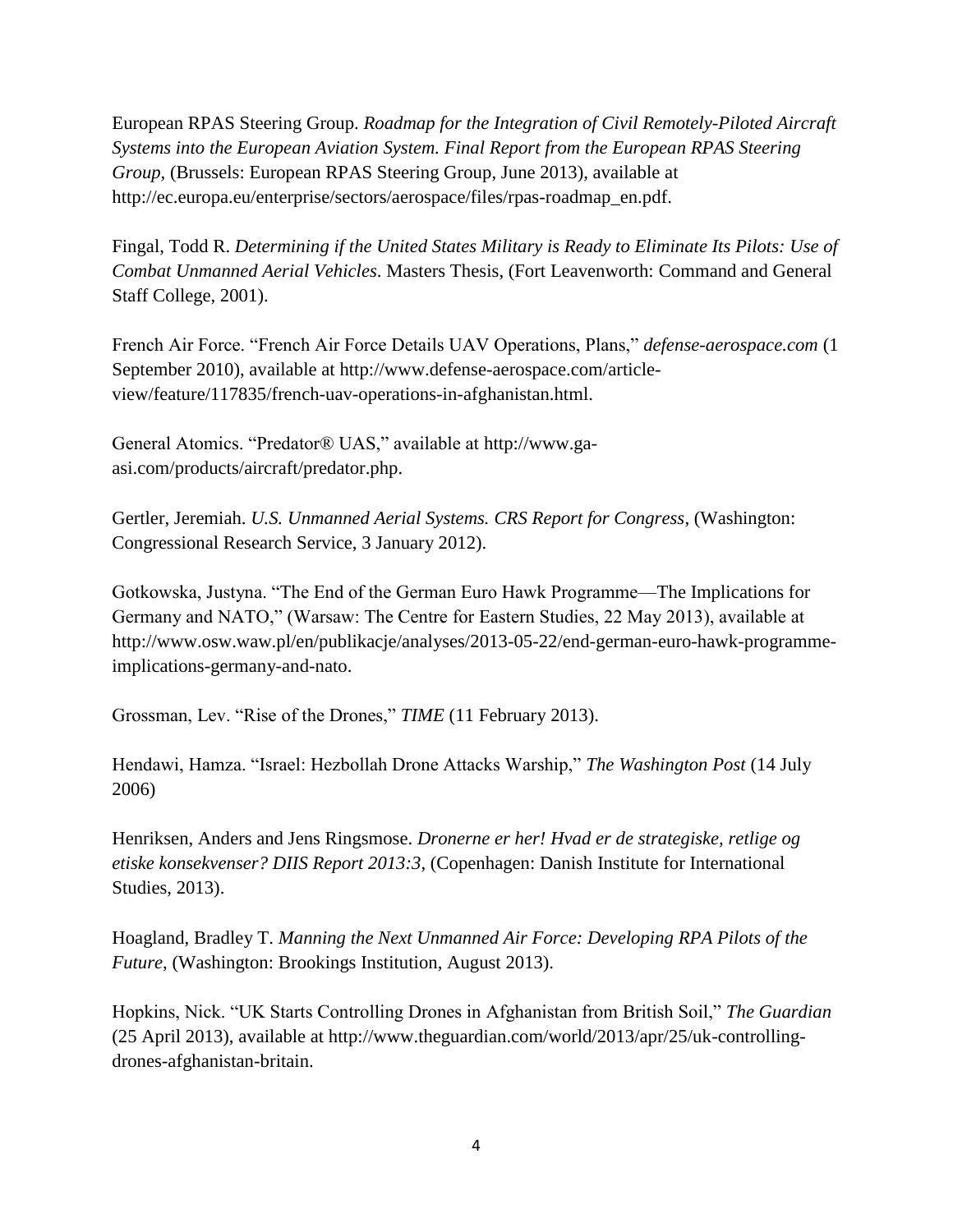Hoyos, Carola. "Canada Looks to Patrol Arctic with Drone," *Financial Times* (30 May 2012), available at [http://www.ft.com/intl/cms/s/0/0483a868-aa7a-11e1-9331-](http://www.ft.com/intl/cms/s/0/0483a868-aa7a-11e1-9331-00144feabdc0.html#axzz2rDZRPQFu) [00144feabdc0.html#axzz2rDZRPQFu.](http://www.ft.com/intl/cms/s/0/0483a868-aa7a-11e1-9331-00144feabdc0.html#axzz2rDZRPQFu)

Huting, Kathy. "The Spectrum of Unmanned Aerial Vehicles for Agriculture," *Farm Industry News* (1 August 2013), available at [http://farmindustrynews.com/precision-farming/spectrum](http://farmindustrynews.com/precision-farming/spectrum-unmanned-aerial-vehicles-agriculture)[unmanned-aerial-vehicles-agriculture.](http://farmindustrynews.com/precision-farming/spectrum-unmanned-aerial-vehicles-agriculture)

International Civil Aviation Organization. *Unmanned Aircraft Systems (UAS). Circular 328, AN/190*, (Quebec: International Civil Aviation Organization, 2011), available at [http://www.icao.int/Meetings/UAS/Documents/Circular%20328\\_en.pdf,](http://www.icao.int/meetings/uas/documents/circular%2520328_en.pdf) accessed 23 January 2014.

Jakobsen, Peter Viggo and Karsten Jakob Møller. "Good News: Libya and the Danish Way of War," in Nanna Hvidt and Hans Mouritzen, editors, *Danish Foreign Policy Yearbook 2012*, (Copenhagen: Danish Institute for International Studies, 2012).

Jenks, Chris. "Law from Above: Unmanned Aerial Systems, Use of Force, and the Law of Armed Conflict," *North Dakota Law Review* 85 (2010).

Jensen, Kresten Høst Personal communication (October 4 2013).

Kempinski, Bernard with David Arthur. *Policy Options for Unmanned Aircraft Systems*, (Washington: Congressional Budget Officer, June 2011).

Kington, Tom. "Italy Sends UAVs, Ships on Migrant Patrols," *Defense News International* (21 October 2013).

Kristensen, Kristian Søby. *Danmark i Krig: Demokrati, Strategi og Politik i Den Militære Aktivisme*, (København: Djøfs Forlag, 2013).

Krøyer, Kent. "Forsvaret køber ultra-billige spionfly efter Tårnfalken-skandalen," *Ingeniøren* (20 August 2007), available at [http://ing.dk/artikel/forsvaret-kober-ultra-billige-spionfly-efter](http://ing.dk/artikel/forsvaret-kober-ultra-billige-spionfly-efter-tarnfalken-skandalen-81665)[tarnfalken-skandalen-81665.](http://ing.dk/artikel/forsvaret-kober-ultra-billige-spionfly-efter-tarnfalken-skandalen-81665)

Lambeth, Benjamin S. *The Transformation of American Air Power*, (Ithaca: Cornell University Press, 2000).

LdDefence. "Sperwer Takes a Final Dive," *RP Defence* (March 15, 2012), available at [http://rpdefense.over-blog.com/article-sperwer-takes-a-final-dive-101657724.html.](http://rpdefense.over-blog.com/article-sperwer-takes-a-final-dive-101657724.html)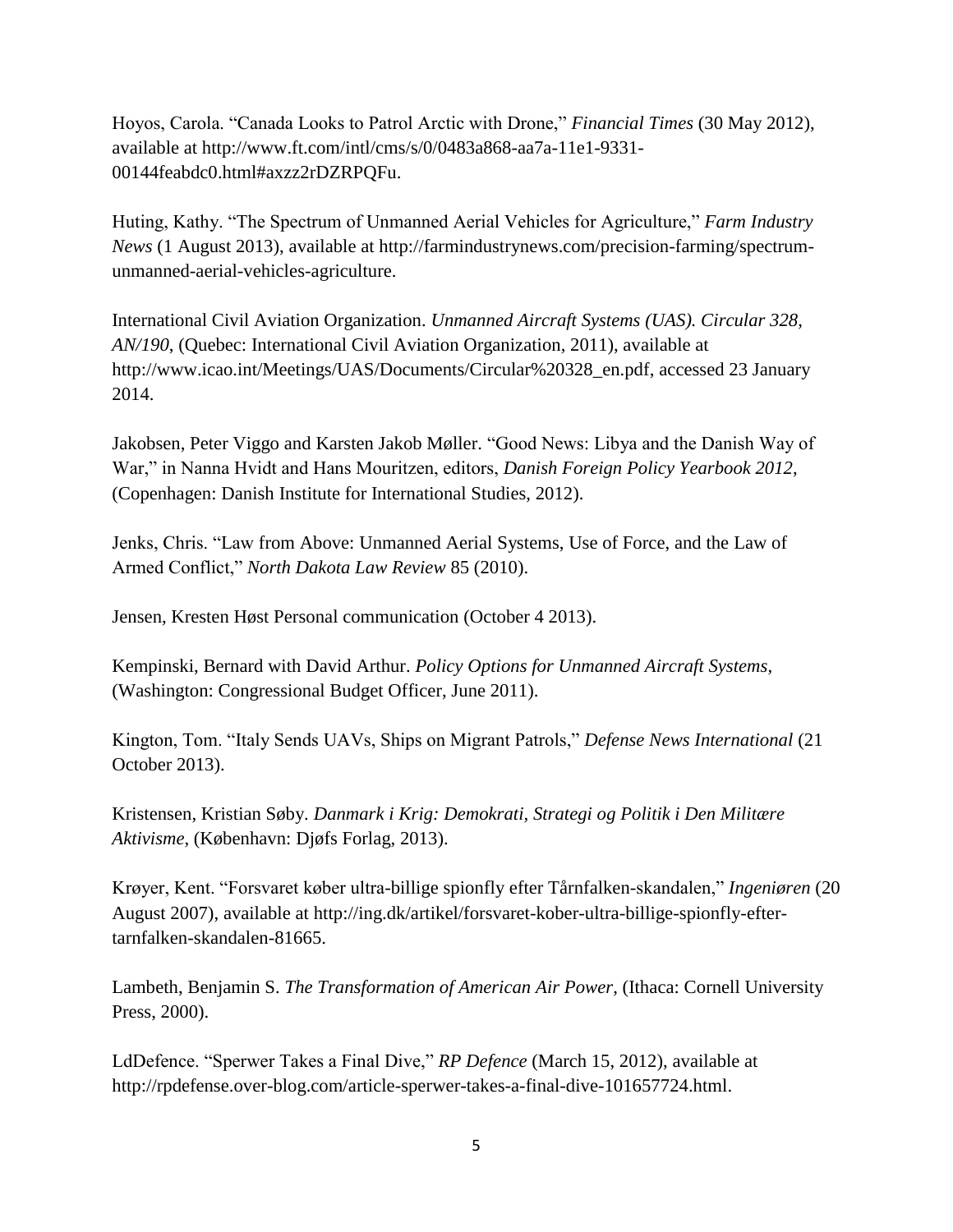Lord Jopling. *207 Cds 10 E Bis – Maritime Security: NATO and EU Roles and Co-Ordination. Report to the NATO General Assembly (2010)*, available at [http://www.nato](http://www.nato-pa.int/default.asp?shortcut=2087)[pa.int/default.asp?SHORTCUT=2087.](http://www.nato-pa.int/default.asp?shortcut=2087)

Luttwak, Edward N. "Toward Post-Heroic Warfare," *Foreign Affairs* 74, 3 (May/June 1995).

Majumdar, Dave. "Northrop Grumman Pitches Global Hawk Variant for Canada," *Flightglobal* (30 May 2012), available at [http://www.flightglobal.com/news/articles/northop-grumman](http://www.flightglobal.com/news/articles/northop-grumman-pitches-global-hawk-variant-for-canada-372485/)[pitches-global-hawk-variant-for-canada-372485/.](http://www.flightglobal.com/news/articles/northop-grumman-pitches-global-hawk-variant-for-canada-372485/)

Mazarr, Michael J. *The Revolution in Military Affairs: A Framework for Defense Planning*, (Carlisle: Strategic Studies Institute, 10 June 1994).

McGarry, Brendan. "Drones Most Accident-Prone U.S. Air Force Craft: BGOV Barometer," *Bloomberg* (18 June 2012).

Michell, Simon. "NATO Alliance Ground Surveillance Surges Forward," *RUSI Defence Systems* (Autumn/Winter 2012), available at [http://www.rusi.org/downloads/assets/15\\_NATO\\_AGS.pdf.](http://www.rusi.org/downloads/assets/15_nato_ags.pdf)

Mulrine, Ann. "UAV Pilots: There Aren't Enough of Them. The Air Force is Determined to Do Something About That," *Air Force Magazine* (January 2009).

Nielsen, Nicolai. "NATO Commander: EU could not do Libya without US," *EUobserver* (20 March 2012), available at [http://euobserver.com/defence/115650.](http://euobserver.com/defence/115650)

North Atlantic Treaty Organization. *Active Engagement, Modern Defence: Strategic Concept for the Defence and Security of the Members of the North Atlantic Treaty Organisation adopted by Heads of State and Government in Lisbon*, (19 November 2010), available at http://www.nato.int/cps/en/natolive/official\_texts\_68580.htm.

North Atlantic Treaty Organization. *Summit Declaration on Defence Capabilities: Toward NATO Forces 2020*, (May 20, 2012), available at [http://www.nato.int/cps/en/natolive/official\\_texts\\_87594.htm.](http://www.nato.int/cps/en/natolive/official_texts_87594.htm)

Northrup Grumman. "Global Hawk," available at [http://www.northropgrumman.com/capabilities/globalhawk/Pages/default.aspx.](http://www.northropgrumman.com/capabilities/globalhawk/Pages/default.aspx)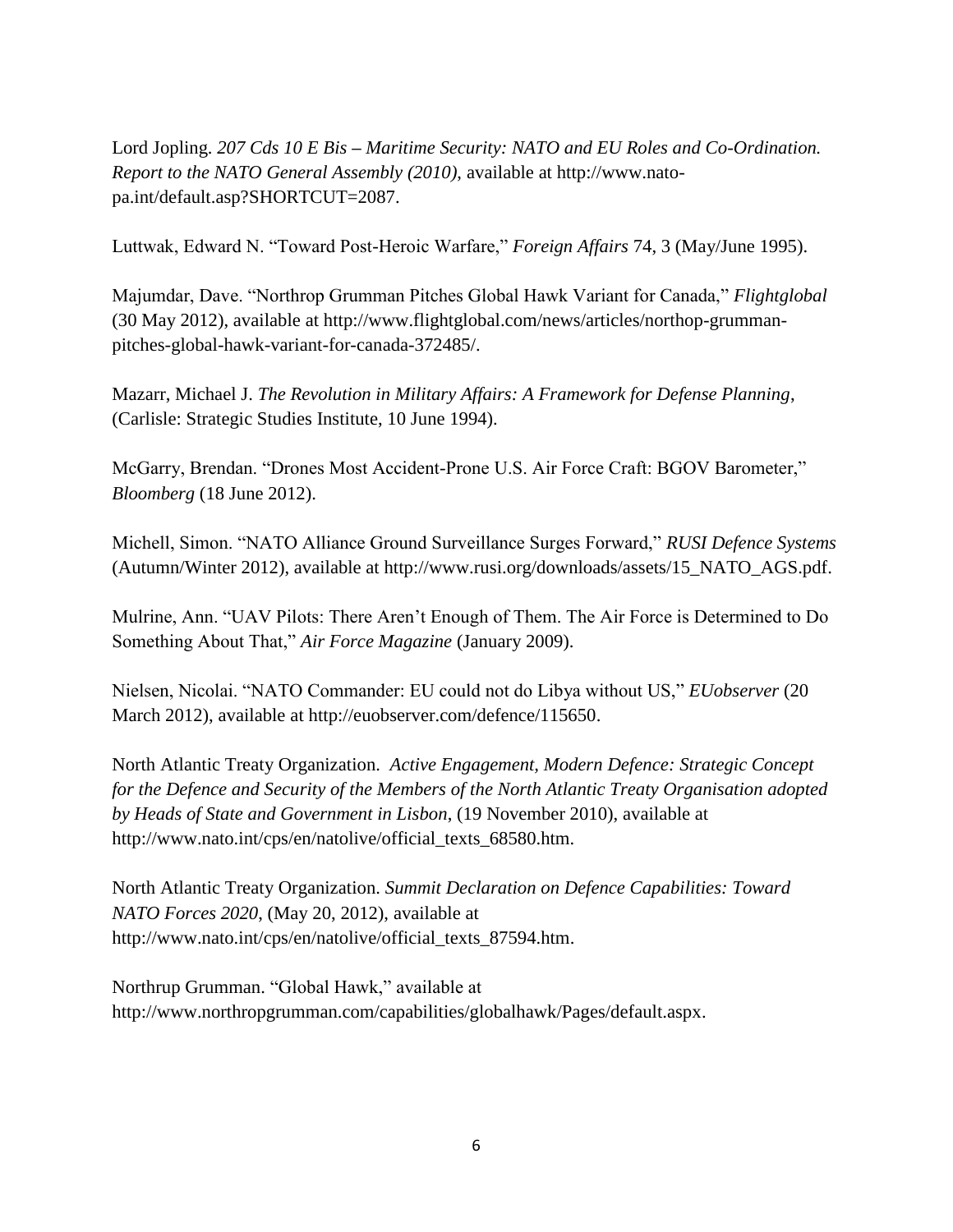Østergaard, Nicolai. "Canada døjer med nedstyrtende Tårnfalke i Afghanistan," *Ingeniøren* (30 August 2006), [http://ing.dk/artikel/canada-dojer-med-nedstyrtende-tarnfalke-i-afghanistan-](http://ing.dk/artikel/canada-dojer-med-nedstyrtende-tarnfalke-i-afghanistan-84132)[84132.](http://ing.dk/artikel/canada-dojer-med-nedstyrtende-tarnfalke-i-afghanistan-84132)

Østergaard, Nicolai. "Tårnfalken solgt til Canada," *Ingeiøren* (30 August 2006), available at [http://ing.dk/artikel/tarnfalken-solgt-til-canada-72834.](http://ing.dk/artikel/tarnfalken-solgt-til-canada-72834)

Owens, William A. "The American Revolution in Military Affairs," *Joint Force Quarterly* (Winter 1995–96).

Pape, Robert A. "The True Worth of Airpower," *Foreign Affairs* 83, 2 (March/April 2004).

Peters, John E., Stuart Johnson, Nora Bensahel, Timothy Liston, and Traci Williams, *European Contributions to Operation Allied Force: Implications for Transatlantic Cooperation. MR-1391- AF*, (Santa Monica: RAND, 2001).

Pocock, Chris. "Reapers Displacing French and Maybe German Herons," *Aviation International News* (4 October 2013), available at [http://ainonline.com/aviation-news/ain-defense](http://ainonline.com/aviation-news/ain-defense-perspective/2013-10-04/reapers-displacing-french-and-maybe-german-herons)[perspective/2013-10-04/reapers-displacing-french-and-maybe-german-herons.](http://ainonline.com/aviation-news/ain-defense-perspective/2013-10-04/reapers-displacing-french-and-maybe-german-herons)

Rasmussen, Ander Fogh. "NATO after Libya: The Atlantic Alliance in Austere Times," *Foreign Affairs* 90, 4 (July/August 2011).

Ringsmose, Jens and Laust Schouenborg. *Århundredes våbenhandel: De udenrigspolitiske overvejelser i forbindelse med købet af F-16-flyene*, (Copenhagen: Danish Institute for Military Studies, 2008).

Ringsmose, Jens. Danske Droner—En Nuancering af Debatten om Ubemandede Fly, (Copenhagen: Forsvarsakademiet, November 2013).

Romao, Rui. "Targeting and Adaptation in Combat: Examining the Libya Case," *Baltic Security and Defence Review* 15, 1 (2013).

Rosen, Frederik. "Extremely Stealthy and Incredibly Close: Drones, Control and Legal Responsibility," *Journal of Conflict and Security Law* 18, 2 (Summer 2013)

Rosenwasser, Jon Jason. *Governance Structure and Weapon Innovation: The Case of Unmanned Aerial Vehicles*, Ph.D. Dissertation, (Boston: Tufts University, 2004).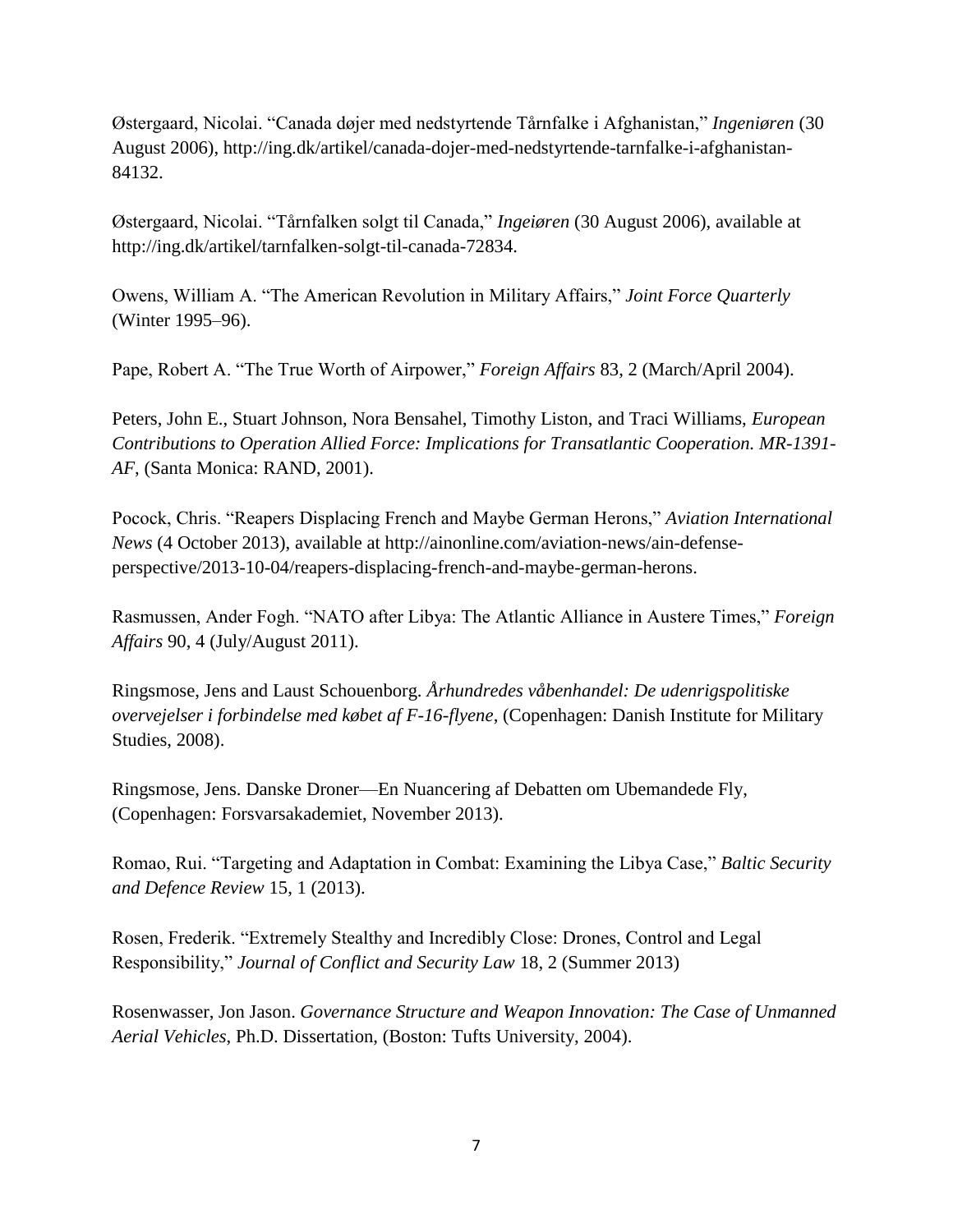Rynning, Sten. "Denmark as a Strategic Actor? Danish Security Policy after 11 September," in Per Carlsen and Hans Mourizen, editors, *Danish Foreign Policy Yearbook 2003*, (Copenhagen: Danish Institute for International Studies, 2003).

Sanger, David E. and William J. Broad, "Radiation Spread Seen; Frantic Repair Go On," *The New York Times* (March 17, 2011), available at [http://www.nytimes.com/2011/03/18/world/asia/18intel.html?pagewanted=all.](http://www.nytimes.com/2011/03/18/world/asia/18intel.html?pagewanted=all)

Schaub, Gary Jr., Henrik Ø Breitenbauch and Flemming Pradhan-Blach, *Invading Bologna: Prospects for Nordic Cooperation on Professional Military Education*, (Copenhagen: Centre for Military Studies, 2013).

Schaub, Gary Jr., Kristian Søby Kristensen, and Flemming Pradhan-Blach. *Long Time Coming: Developing and Integrating UAVs into the American, British, French, and Danish Armed Forces*, (Copenhagen: Centre for Military Studies, February 2014).

Simonsen, Torben R. "COWI sender droner ud på danske miljøopgaver," *Ingeniøren* (25 February 2013), available at [http://ing.dk/artikel/cowi-sender-droner-ud-paa-danske](http://ing.dk/artikel/cowi-sender-droner-ud-paa-danske-miljoeopgaver-136703)[miljoeopgaver-136703.](http://ing.dk/artikel/cowi-sender-droner-ud-paa-danske-miljoeopgaver-136703)

Sparrow, Robert. "Building a Better WarBot: Ethical Issues in the Design of Unmanned Systems for Military Applications," *Science and Engineering Ethics* 15, 2 (June 2009).

Sparrow, Robert. "Killer Robots," *Journal of Applied Philosophy* 24, 1 (January 2007).

Strawser, Bradley Jay. "Moral Predators: The Duty to Employ Uninhabited Aerial Vehicles," *Journal of Military Ethics* 9, 4 (2010).

The Shepherd News Team. "Sperwer's time with the Canadian Forces draws to a close," *UV Online* (22 May 2009), available at http://www.shephardmedia.com/news/uv-online/sperwerstime-with-the-canadian-forces-d/.

Tirpak, John A. "Rise of the Reaper," *Air Force Magazine* (February 2008), page 37.

Tran, Pierre. "French Have Lost 12 Sperwer UAVs in Afghanistan," *Defense News* (28 June 2012).

United Kingdom House of Commons Defence Committee. *The Contribution of Unmanned Aerial Vehicles to ISTAR Capability: Government Response to the Committee's Thirteenth*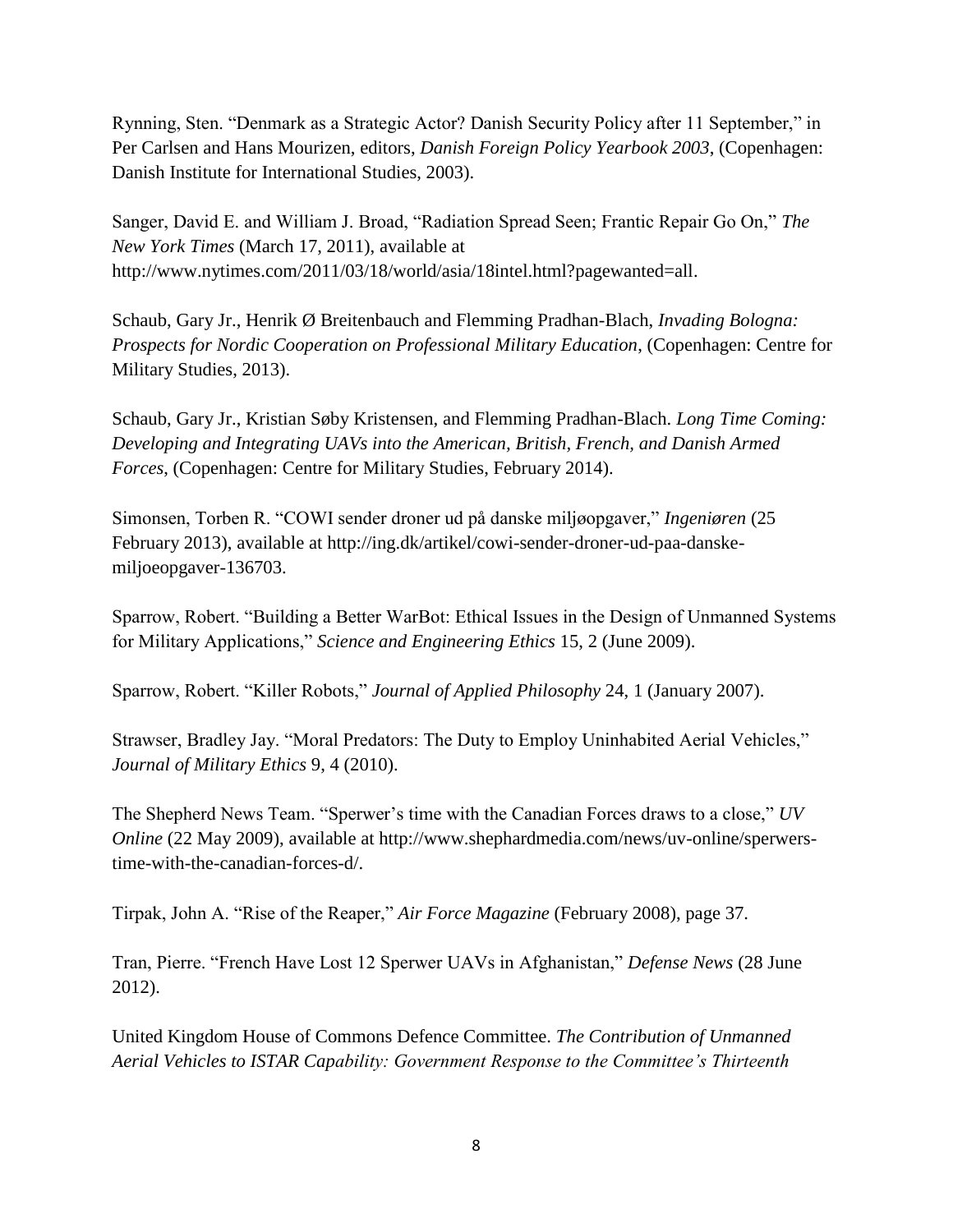*Report of Session 2007–08. Twelfth Special Report of Session 2007–08. HC 1087*, (London: The Stationary Office Limited, 5 November 2008).

United Kingdom House of Commons. "Parliamentary Business. House of Commons Hansard Answers for July 11 2002 (pt 16) Phoenix," (11 July 2002), available at [http://www.publications.parliament.uk/pa/cm200102/cmhansrd/vo020711/text/20711w16.htm.](http://www.publications.parliament.uk/pa/cm200102/cmhansrd/vo020711/text/20711w16.htm)

United Kingdom House of Commons. "Parliamentary Business. House of Commons Hansard Answers for 17 July 2006 (pt 0043) Phoenix UAV," (11 July 2002), available at [http://www.publications.parliament.uk/pa/cm200506/cmhansrd/vo060717/text/60717w0043.htm.](http://www.publications.parliament.uk/pa/cm200506/cmhansrd/vo060717/text/60717w0043.htm)

United Kingdom House of Commons. "Statement of Mr. Speller, Unmanned Aerial Vehicles (Balkans)," (13 November 2000), available at [http://www.publications.parliament.uk/pa/cm199900/cmhansrd/vo001113/text/01113w03.htm.](http://www.publications.parliament.uk/pa/cm199900/cmhansrd/vo001113/text/01113w03.htm)

United States Air Force. "Fact Sheet: MQ-9 Reaper," (18 August 2010), available at [http://www.af.mil/AboutUs/FactSheets/Display/tabid/224/Article/104470/mq-9-reaper.aspx.](http://www.af.mil/AboutUs/FactSheets/Display/tabid/224/Article/104470/mq-9-reaper.aspx)

United States Air Force. "Fact Sheet: RQ-4 Global Hawk," available at [http://www.af.mil/AboutUs/FactSheets/Display/tabid/224/Article/104516/rq-4-global](http://www.af.mil/AboutUs/FactSheets/Display/tabid/224/Article/104516/rq-4-global-hawk.aspx)[hawk.aspx.](http://www.af.mil/AboutUs/FactSheets/Display/tabid/224/Article/104516/rq-4-global-hawk.aspx)

United States Department of Defense, Defense Science Board. *Task Force Report: The Role of Autonomy in DoD Systems*, (Washington: Department of Defense, July 2012).

United States Department of Defense. *Joint Publication 1-02: Department of Defense Dictionary of Military and Associated Terms*, (Washington: Department of Defense, November 8, 2010, as amended through January 31, 2011).

United States Department of Defense. *Unmanned Systems Integrated Roadmap FY2011–2036*, (Washington: Department of Defense, October 2011).

United States General Accountability Office. *Nonproliferation: Agencies Could Improve Information Sharing and End-Use Monitoring on Unmanned Aerial Vehicle Exports. GAO-12- 536*, (Washington: General Accountability Office, July 2012).

United States National Guard Bureau. *The Operation Desert Shield/Desert Storm Timeline*, (Washington: U.S. Department of Defense, 8 August 2000), available at [http://www.defense.gov/news/newsarticle.aspx?id=45404.](http://www.defense.gov/news/newsarticle.aspx?id=45404)